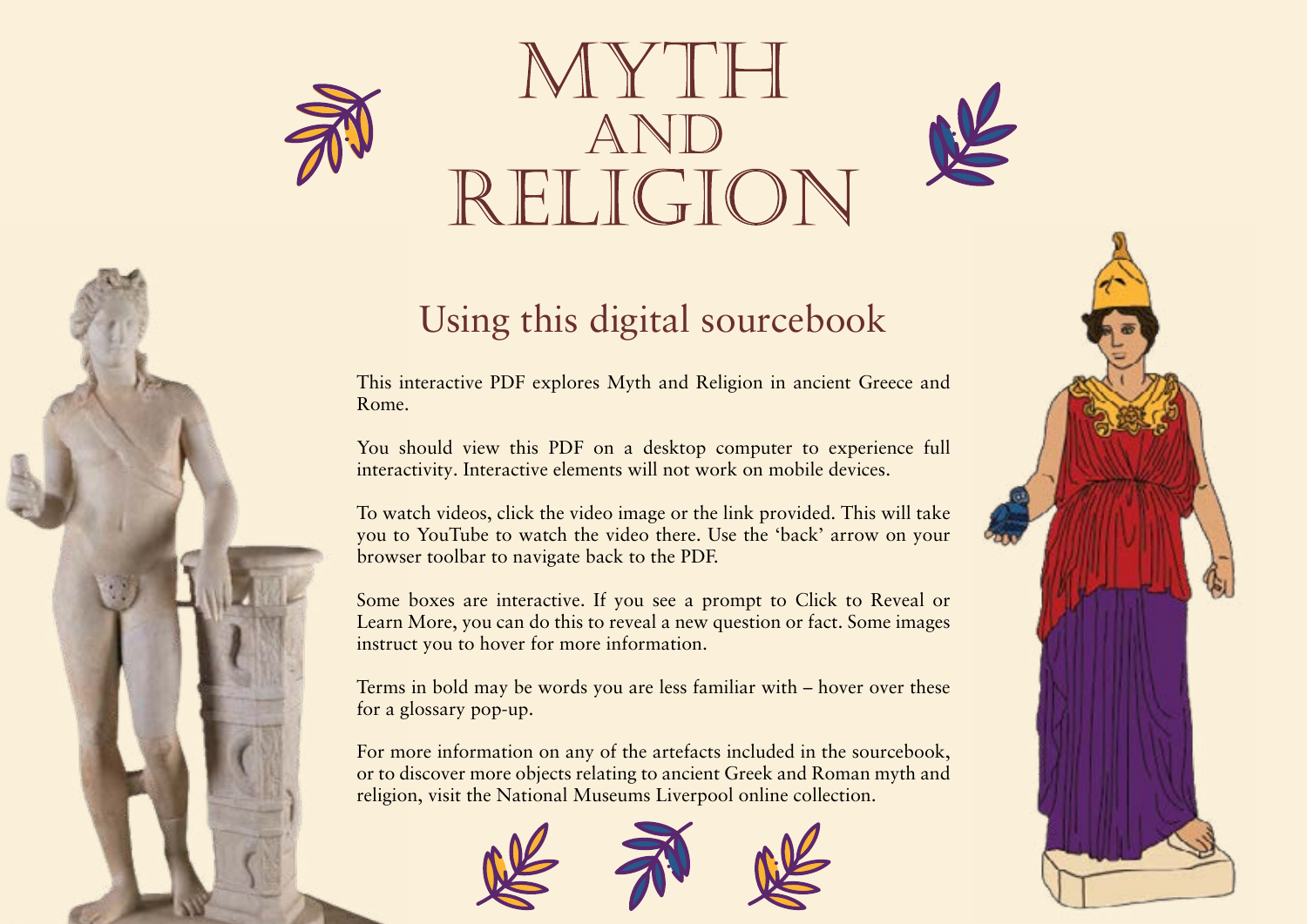

# MYTH **AND** RELIGION



# PART 1: THE GODS



The Greeks and Romans worshinned many gods whom they believed governed specific spheres of their life. Poseidon  $A$  religious system which while Aphrodite was the goddess of love. The practice c<br>worships multiple gods is depolytheism. worships multiple gods

For the most part, in stories about the gods and in artistic representations of them, the Greeks and Romans depicted the gods in hum<br>and their gods were anthropomorphic. Having human shape



The gods also often acted like humans, and were subject to the same moral failings as those who worshipped them. In general, Graeco-Roman religion was transactional. It was believed that the gods would look out for humanity in exchange for their worship, and the gods could only be kept happy through regular sacrifices. A religious system which<br>worships multiple gods<br>**out the gods and in artistic reparts**<br>gods in hum<br>Having human sh<br>mans, and were subject to the sa<br>l, Graeco-Roman religion was tra<br>humanity in exchange for their w<br>lar sacr



Artists developed specific ways of depicting the gods based around a set of common features, which can be used to identify them in statues and on pots.



Look at the table on the next page to learn about iconography surrounding



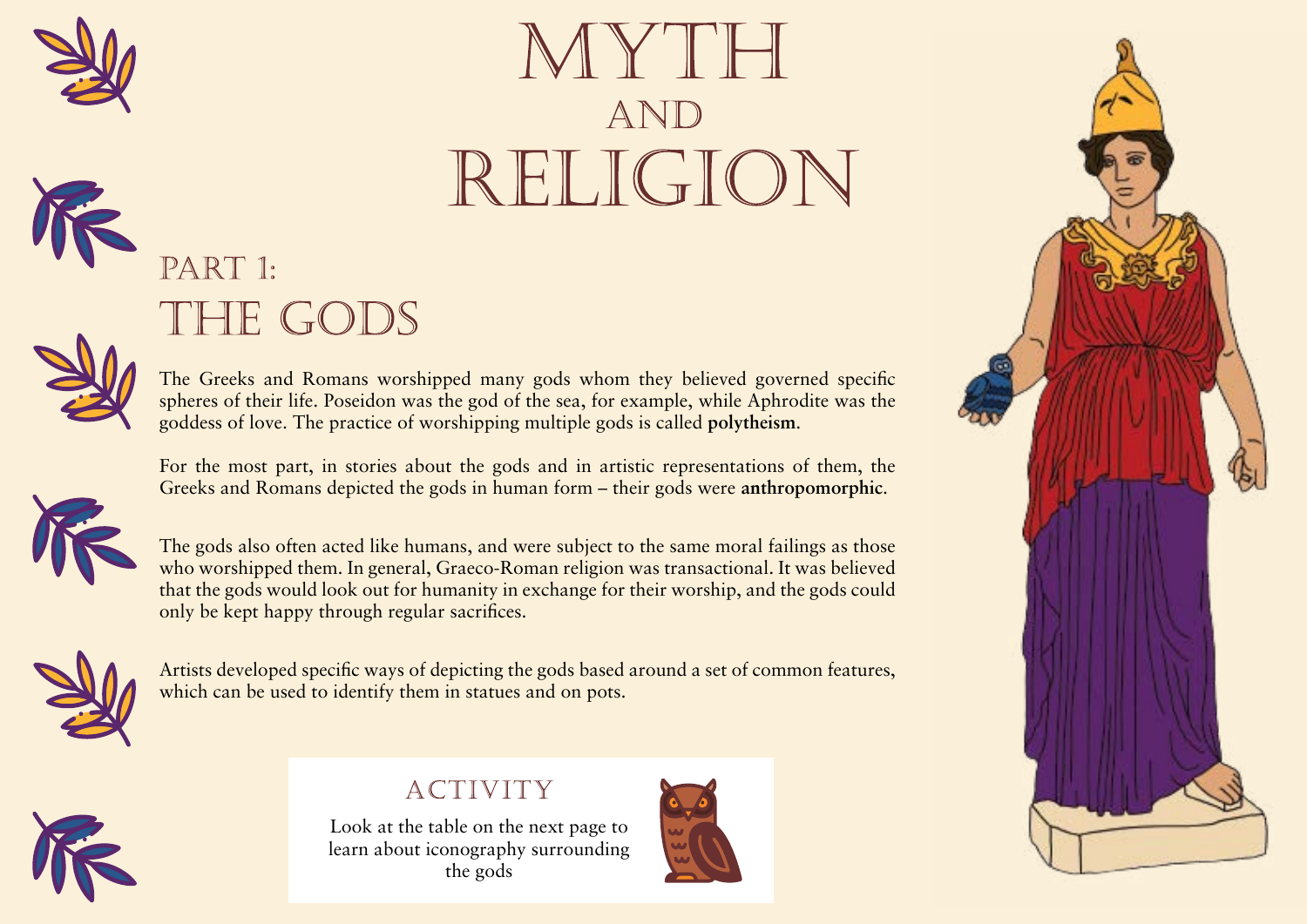| <b>GREEK GOD</b> | <b>ROMAN</b><br><b>EQUIVALENT</b> | <b>RESPONSIBILITIES</b>                                                                                                                                                                                                              | <b>IDENTIFYING</b><br><b>ICONOGRAPHY</b>                                                                             |  |
|------------------|-----------------------------------|--------------------------------------------------------------------------------------------------------------------------------------------------------------------------------------------------------------------------------------|----------------------------------------------------------------------------------------------------------------------|--|
| Zeus             | Jupiter                           | King of the gods, in charge of the<br>sky, justice, fate                                                                                                                                                                             | Bearded and holding a lightning bolt,<br>(Roman) accompanied by an eagle                                             |  |
| Hera             | Juno                              | Queen of the gods, in charge of<br>family, marriage and childbirth                                                                                                                                                                   | Wearing a crown, accompanied by a<br>peacock                                                                         |  |
| Demeter          | Ceres                             | The harvest                                                                                                                                                                                                                          | Wearing a crown, holding crops                                                                                       |  |
| Poseidon         | Neptune                           | The sea, horse-riding, nobility                                                                                                                                                                                                      | Holding a trident                                                                                                    |  |
| Hephaistos       | Vulcan                            | Blacksmithing and crafting                                                                                                                                                                                                           | Holding forging tools, with a limp                                                                                   |  |
| Apollo           | Apollo                            | Music, culture, prophecies,<br>medicine and the sun                                                                                                                                                                                  | Youthful, holding a bow or a lyre                                                                                    |  |
| Artemis          | Diana                             | Hunting, wild animals, childbirth<br>and the moon                                                                                                                                                                                    | Holding a bow, with wild animals                                                                                     |  |
| Athena           | Minerva                           | War, crafting, wisdom                                                                                                                                                                                                                | Holding an owl, wearing armour,<br>especially a tasselled breastplate or<br>shield called the aegis                  |  |
| Aphrodite        | Venus                             | Love                                                                                                                                                                                                                                 | The breastplate or shield of<br>Athena/Minerva, given to her<br>by her father Zeus/Jupiter and<br>covered in tassels |  |
| Ares             | Mars                              | War (The Roman Mars<br>was also a farming god)                                                                                                                                                                                       |                                                                                                                      |  |
| Dionysus         | Bacchus                           | npanied by mythical<br>Theatre, win A staff made out of giant fennel<br>maenads, holding a<br>called a thyrsus<br>and topped by a pine-cone,                                                                                         |                                                                                                                      |  |
| Hermes           | Mercury                           | Messenger god, in cha carried by the god Dionysus/<br>and travel<br>Bacchus                                                                                                                                                          | d caduceus (staff<br>wined snakes)                                                                                   |  |
| Hestia           | Vesta                             | A staff with two snakes wr<br>around it, carried by th<br>epicted,<br>A horn overflowing with food<br>Hermes/Mercury<br>and symbolising a plentiful<br>harvest - known as the 'horn of<br>a cornucopia ('horn of plenty')<br>plenty' |                                                                                                                      |  |
| Hades            | Pluto                             |                                                                                                                                                                                                                                      |                                                                                                                      |  |

88

 $\left\vert \bullet \right\rangle$ 







A staff with two snakes wrapped around it, carried by the god

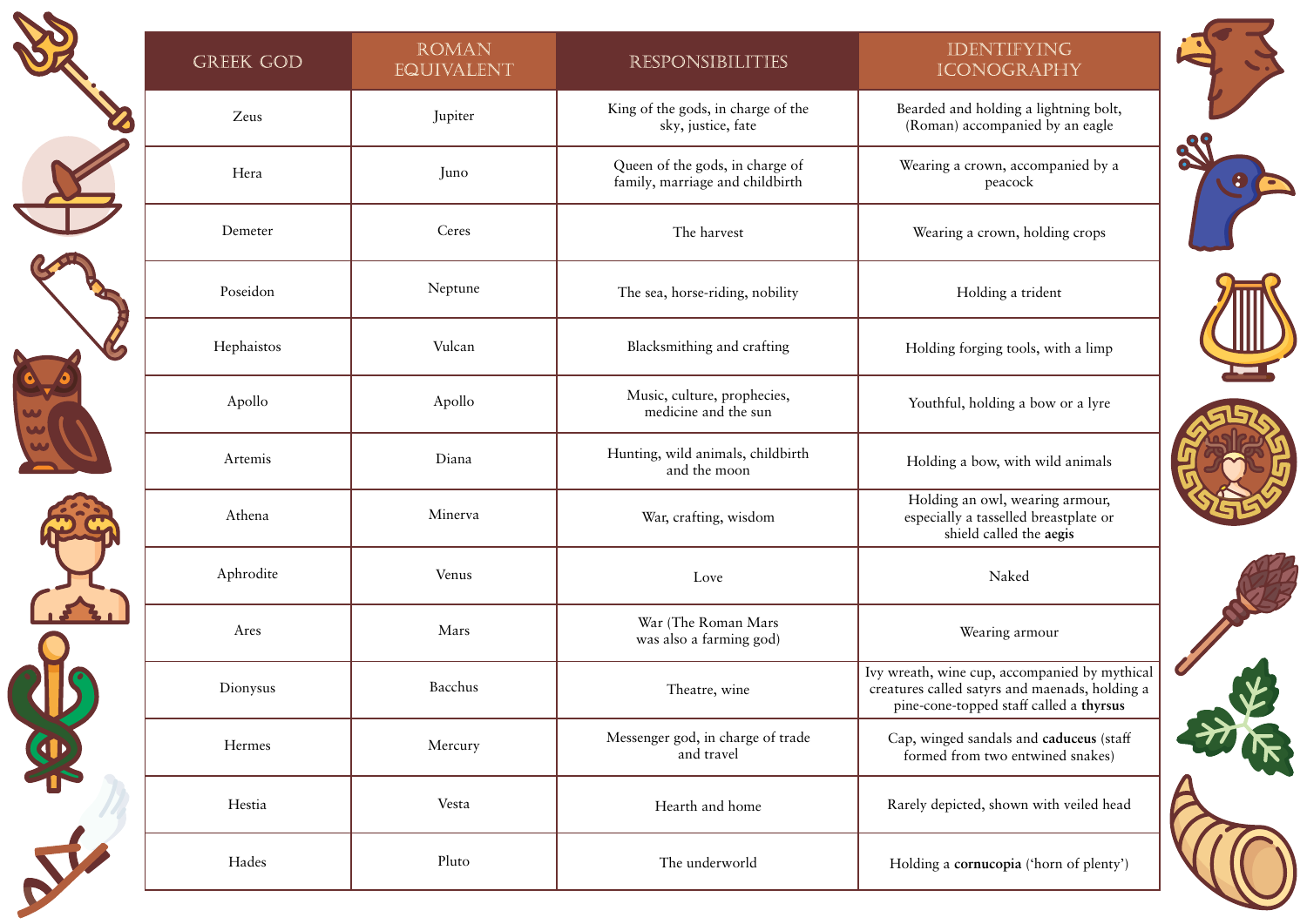# BLACK-FIGURE HYDRIA, C. 520 BCE - 510 BCE



Museum number: 1977.114.13

The name hydria comes from the Greek word for water – this is a jug made for carrying and pouring water. The main scene is a procession of gods from left to right. All the gods have lively expressions as if they are celebrating a festival. On the shoulder of the hydria there is a scene of three riders holding double spears.

ACTIVITY

Can you identify the gods depicted on this vase?

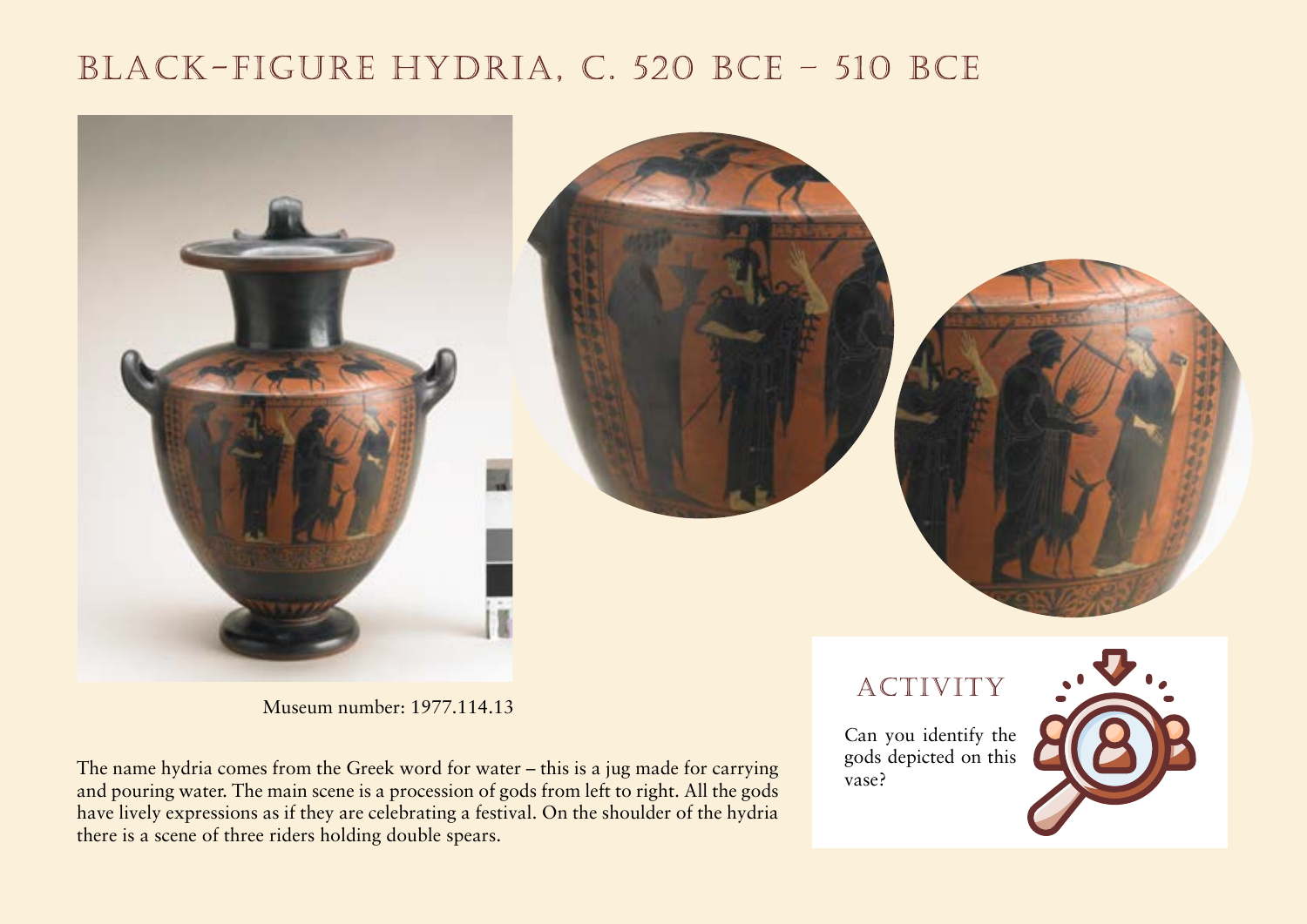# ROMAN STATUE OF ZEUS, 1 CE - 100 CE

This is an over-life-sized statue of the king of gods inspired by Greek classical sculpture. The eagle, which has been restored, is a symbol of Zeus' regal authority. The right arm would have once held a spear or a sceptre; the left, raised arm would have held Zeus' lightening rod.

As king of the gods, Zeus/Jupiter was the most important god in the Graeco-Roman pantheon. He overthrew his father Chronos to introduce the reign of the **Olympian gods** and was often dep

with (both male  $\overline{a}$  The twelve most important to the frustration  $\epsilon$  gods, they were thought to live was the father of on Mt Olympus in Greece including Heracles/Hercules. Hera/Juno, ironically, was the goddess of marriage.

The temple of Jupiter Optimus Maximus sat on the Capitoline Hill in the heart of Rome. For the Greeks, one of Zeus' most important shrines was at Olympia, where every four years the Olympics were held in his honour. The ancient Olympic festival was about much more than just sport – it was a sacred time, one of the few **panhellenic** or Greece-

wide religious occurs during which all Courts we write which engine Shared by all Greeks, no matter was put on  $\begin{bmatrix} 1 & 1 \\ 1 & 2 \end{bmatrix}$ states would celebrations. which city they came from



Museum number: 59.148.2



*'Hang a golden chain from heaven and all you gods and goddesses grab hold of it; you would not drag highest Zeus the counsellor from heaven to earth, however much you tried. But if I wanted to drag you up here, I could drag the land, the sea, and you at the same time, then tie the chain around the peak of Mount Olympus and leave you all hanging there. So much greater am I than gods and men.'*

Zeus addressing a council of the gods: Homer, *Iliad* 8.19-27

> **How does** Click to Reveal **position as king of the gods** in the gods in the gods in the gods in the gods in the gods in the gods in the gods in the gods in the gods in the gods in the gods in the gods in the gods in the gods in the gods in the gods Question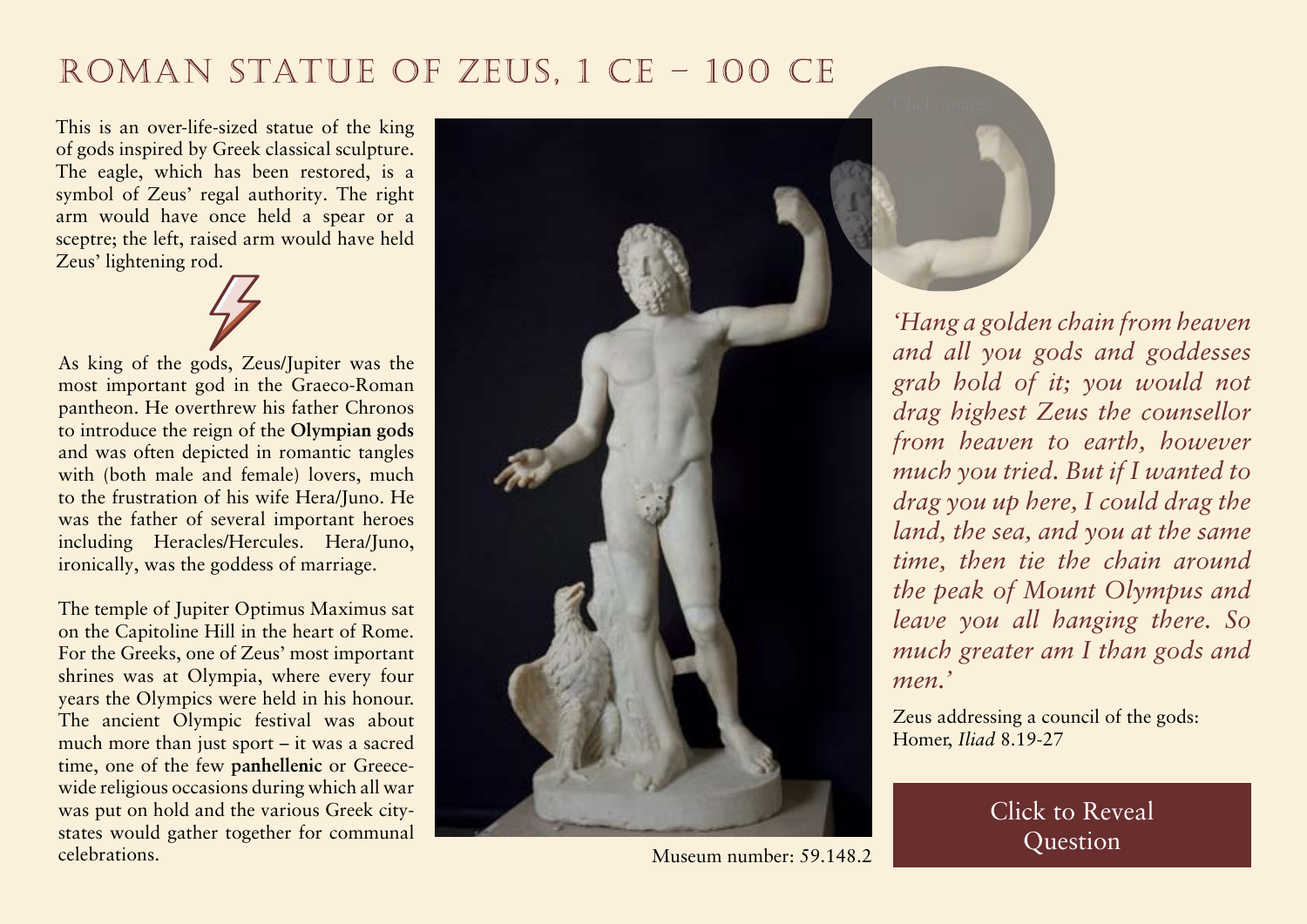# ROMAN STATUE OF APOLLO AS A LYRE PLAYER, C. 100 CE - 200 CE



Museum number: 59.148.14

Hover for more infomation

Prie rhipolloand basike sare both symbols of Apollo's strap to which his cithara abit<del>n</del>y to puddich ane fibena attached. Apollo was the god of music.

On Apollo's chest is a strap to which his **cithara** (lyre)

w<sub>w.</sub>  $\overline{A}$  A stringed musical instru <mark>H</mark> like a lyre or guitar

With a snake, symbols of his ability to predict the future. Apollo is usually depicted as a handsome young man. Here, he wears his hair in a feminine style to emphasise his youthful beauty. Adolescence is often represented in ancient art by ambiguity of gender expression.

> Hover for more infomation

As the god of culture and the arts, the worship of Apollo was hugely popular throughout Greece and Rome. The first Roman emperor Augustus particularly associated himself with Apollo, to indicate to the Roman people that he intended to renew Roman culture after years of civil war. Apollo was also associated with the sun; appropriately, his twin sister Artemis/Diana was connected with the moon.

Apollo had an important shrine at Delphi in Greece, where his priestess would issue oracles, answering questions put to her with a riddling message delivered in the form of a poem. The Greek word for prophet is **mantis** (plural:

manteis). Apollo and Zeus for delivering prophecies to Greeks and Romans also be told by reading the entrails  $\epsilon$ 

The Greek word for prophet, someone who told prophecies sent by Zeus or Apollo

the flights of birds. The Roman word for an entrail-reader is **haruspex**, and haruspices were incredibly important in

Roman society. A Roman fortune teller who examined the entrails of birds in order to predict the future

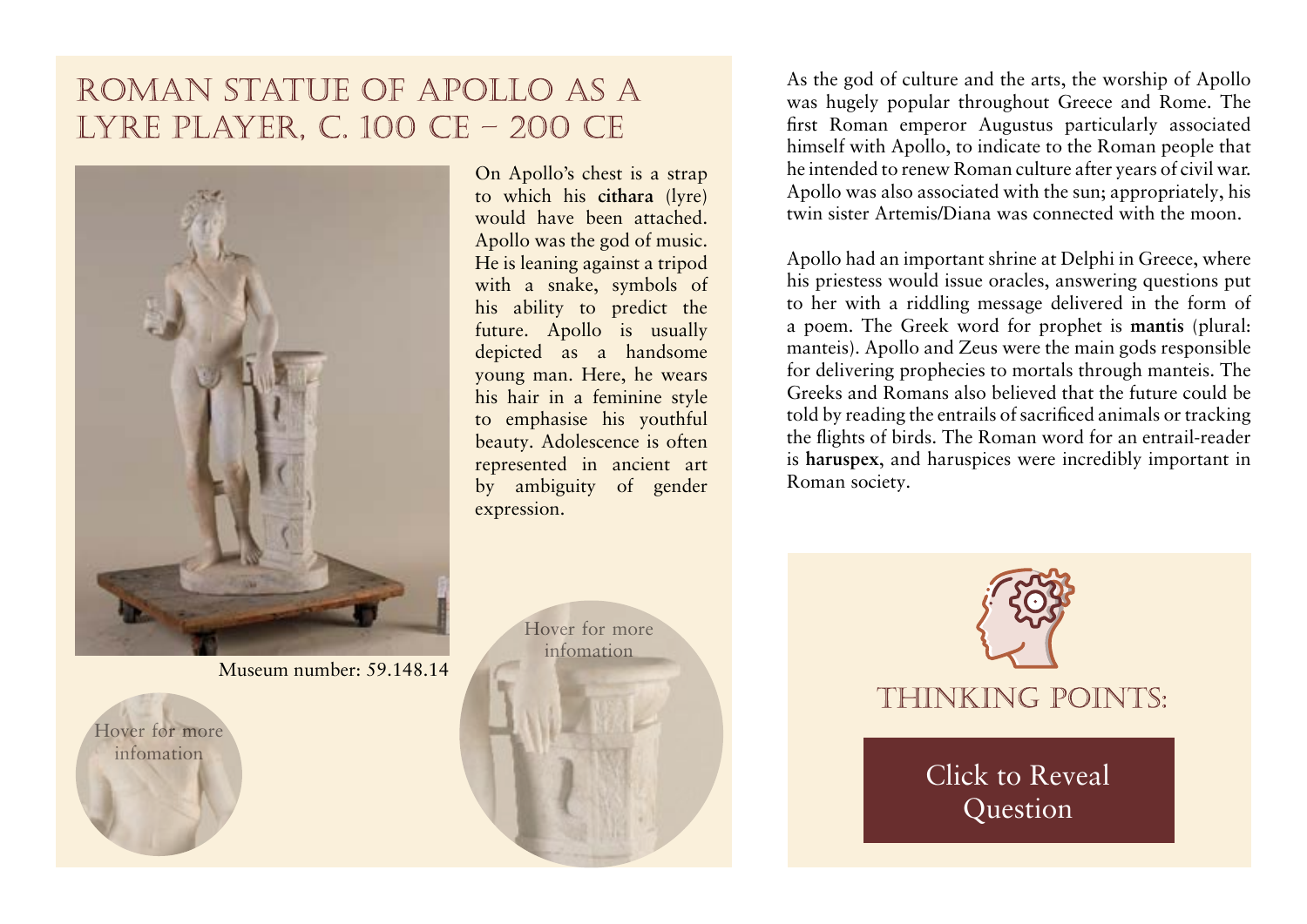## ROMAN STATUE OF ATHENA, C. 1 CE - 100 CE

Athena/Minerva was the goddess of war, but also of crafting and wisdom. In her Greek form, she was the patron of the city of Athens, undoubtedly the most important city in Greece. Here, she was worshipped on the Acropolis, or 'high city' – a jutting piece of rock which still dominates Athens' skyline today. Her main temple on the **Acropolis**  was called the Parthenon

word for 'maiden'  $-$  a remi married or took a lover. The Roman copy, is based on which stood in the **Parthen** 

Every  $\overrightarrow{A}$  temple on the Acropolis d the Panath<sub>e</sub> dedicated to Athena Partnenos, <sub>rs, they</sub> held a special extended version called the Great A yearly festival in honour  $\text{red to have been}$ of Athena – every four years, heseus himself, Athenians celebrated the Great athletic events, A temple on the Acropolis Athena the Maiden Panathenaea

The 'high city', the most important and highest place in Athens where they built temples to the most important gods

ic procession. dedicated to Athena 'Parthenos',

According to myth, Athena and Poseidon both competed for the honour of giving Athens its name. To persuade the people that the honour should be his, Poseidon struck the ground with his trident and a fountain of water formed. Unfortunately, it was undrinkable salt-water – a fitting gift from the god of the sea, but completely useless. Athena

> hile caused the first olive tree to grow on opolis. This was an incredibly useful gift, blive was an important food source in the Mediterranean. An olive tree still grows on opolis today.

In some versions of the myth, all the women of Athens voted for the goddess Athena to be their patron while all the men voted for the male Poseidon – but as there was one more woman than men, Athena won the contest by a single vote! The way Athena stands and the thick

### CAST YOUR VOTE!

If you had been voting in this contest, would you have supported Athena or Poseidon? Why?



Museum number: 59.148.8

drapery of her dress derive from the famous but now lost gold and ivory statue of Athena Parthenos, or Athena the Maiden, created by the famous Greek sculptor Pheidias in the fifth century BCE, for Athena's temple in Athens.

The goddess is young and has an oval face, large eyes and a serious but serene expression. She wears a helmet and a long, belted dress or peplos. With her left hand, Athena probably once held a spear or a shield while her raised right arm probably held the statue of the winged goddess Nike (Victory). The owl she currently holds is an eighteenth-century restoration to allude to the wisdom of the goddess.

This procession would involve carrying two dresses or **peploi** up to

 $\overline{1}$   $\overline{1}$   $\overline{1}$   $\overline{1}$   $\overline{1}$   $\overline{1}$   $\overline{1}$   $\overline{1}$   $\overline{1}$ 

Peplos (plural peploi) was a  $\log$ , belted dress worn by Greek women – every four years, Athenians dedicated two new peploi to the goddess Athena.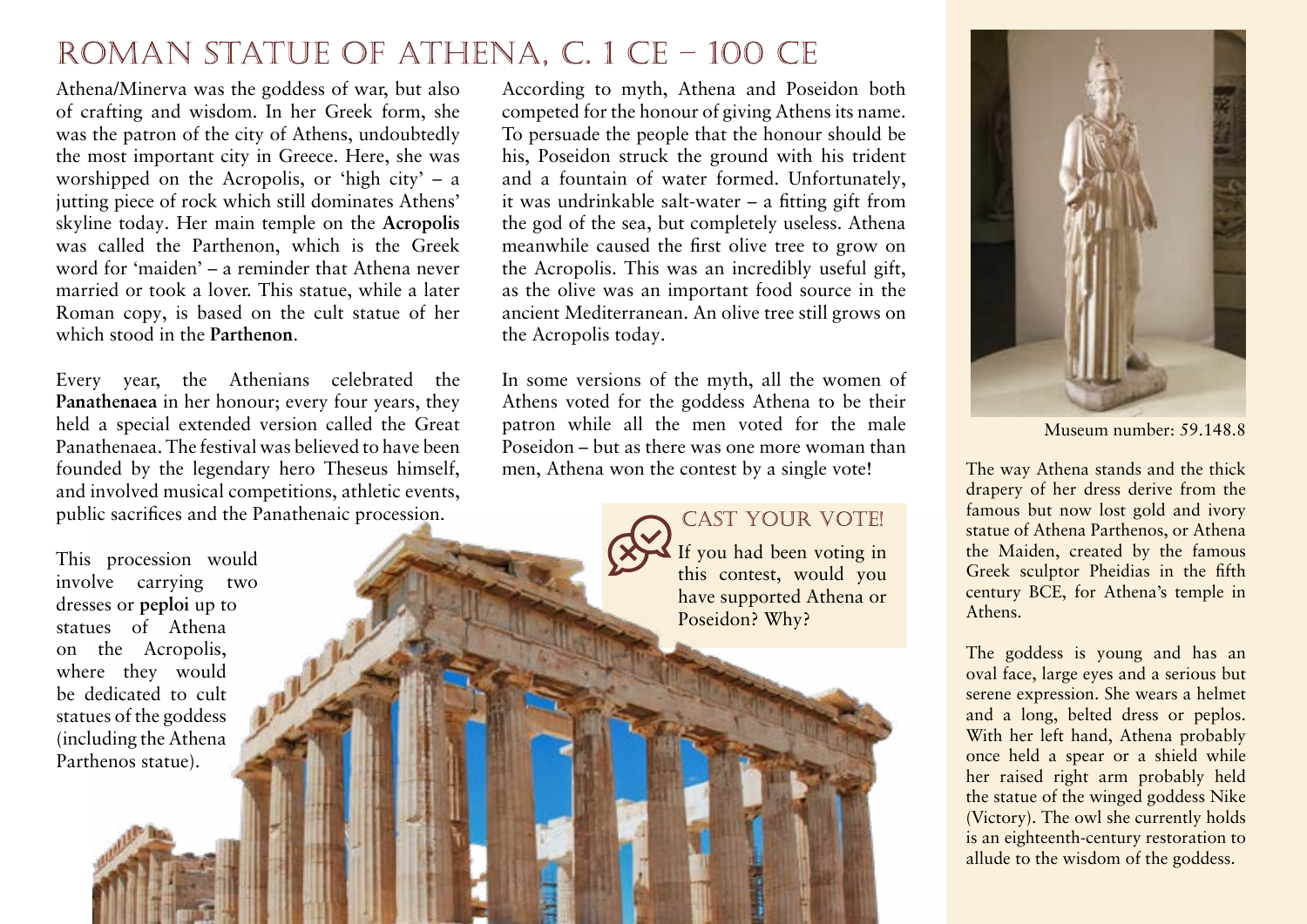# PART 2: DEATH AND BURIAL

Like all cultures, Greeks and Romans placed great significance on death, and practised specific rituals surrounding burial in order to ensure their loved ones passed on safely. They practised both burial and cremation. Confusingly, the Greeks called the underworld and the god of the dead by the same name – Hades.

In literary sources, Hades was usually depicted as a bleak, colourless place where the shades of the deceased would spend eternity in perpetual limbo – very different from the Judaeo-Christian idea of heaven. But it was worse to be barred from entering Hades at all. Only those who received proper burial rites could cross into Hades.

The Greeks buried their dead outside of the city to avoid pollution, or **miasma**, affecting the living. The graves of many citizens, particularly f, were marked with stelai, engraved stone here. A stele would often depict the dead person, perfectively discussed with the spread by bad air. An engraved gravestone  $\frac{\text{bers, and a short}}{\text{GSE}}$  $\cos$  of information. The Greek concept of pollution. They believed disease  $w^{\sim}$ An engraved gravestone

for later historians interested in the everyday lives of Greeks.

Family members would be expected to maintain their loved one's grave and regularly bring their departed shade offerings of wine, oil or other foodstuffs. Special Greek pots like the white-ground lekythos on the next page were used to make offerings – the colour white was associated with death in the ancient world.

In ancient Athens, burial rites were used as an ostentatious symbol of a family's wealth until the early Fifth Century BCE – the bigger the stele, the louder the lament, the richer the family. The Athenian politician Solon passed democratising laws regulating funerary practices, and limiting the size of grave-markers.



Museum number: 7.7.75.1

# GREEK GRAVE STELE FROM EPHESUS, C. 300 BCE  $-1$  BCE

The top of the stele has the shape of temple with a small cornice. There is a frame with the inscription underneath. The relief scene shows a bearded man seated in a throne and another one standing in front of him. The two men join their hands in greeting, a gesture typical in funerary scenes. Behind the young man who is standing there is a young woman in a pose of mourning. Her relationship to the men is revealed in the inscription: 'Herodotos Skyllionos. His nurse set this up.' Nurses were professional carers of children and young adults but we do not know why the nurse of an older man was of such a young age in the relief. Ironically, this stele had an afterlife all of its own. It was used as an anchor for a ship, which explains the hole drilled into its base.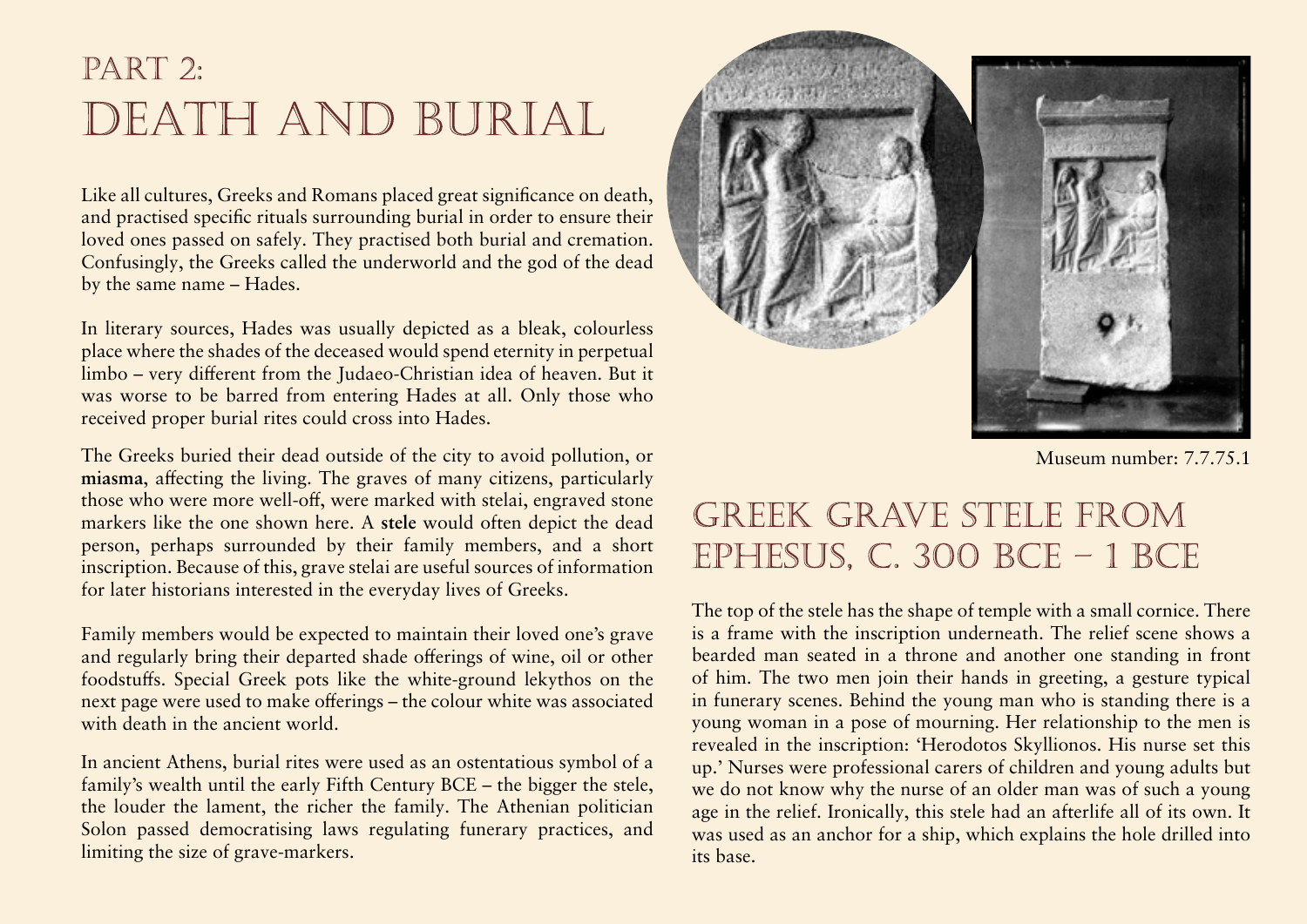# STAGES OF A GREEK FUNERAL

Prothesis: The laying out of the body (similar to a wake) for 2 days

Lament: The vocal expression of grief by female relatives

Ekphora: The funerary procession to the burial ground, dawn third day

Burial or Cremation on a funeral pyre

Blood sacrifice to Hades, god of the dead

Mourning period for 30 day

**How similar are Greek burial customs to modern are Greek burial customs to modern and the contract of the contract of the contract of the contract of the contract of the contract of the contract of the contract of the con Using your research skills to explore funeral properties around**  $\alpha$  **around**  $\alpha$  **around**  $\alpha$  **around**  $\alpha$ **the world, give some reasons for your answer.**

### ATHENIAN LEKYTHOS, 470 - 440 BCE

A **lekythos** was a flask used for either oil or

long neck and thick rim used ted with women's A type of Greek vase with a for storing oil – white-ground lekythoi were often used as offerings for the dead

neck and wide rim pour out of it slowly. inerary rituals. This id, meaning that a been applied to give

its surface a distinctive white covering. White symbolised death in Greek art. On the vase, two worshippers approach a grave marker with wreaths. From the left, a young man approaches the tomb; he holds two spears in his left hand, which are perhaps offerings to the dead. To the right, a woman stands facing the tomb. There are traces of red colour in her dress. The gesture of her right hand suggests she has just placed a wreath.



Museum number: 49.50.5

# STAGES OF A ROMAN FUNERAL

The body would be laid out at home (similar to a wake) for 8 days during which female relatives would lament

The funerary procession to the burial ground would take place on the eighth day; family members would wear wax funerary masks representing dead ancestors

The burial or cremation would take place

Relatives would hold a banquet in honour of the deceased, at home or sometimes near the tomb

In ancient Rome, middle-class and wealthy Romans would have their remains laid to rest in highly ornate stone ash chests (if they had been cremated) or sarcophagi (in the case of burial). Poorer Romans ensured they would receive due rites by joining **funeral clubs**, a kind of social

insurance scheme whereby the state of the state in form for funeral expenses upon death.

and v A Roman's ancestors, who had bring offerings. The Romans believ become gods after their death source of protection, and worsl and would continue to protect Manes. their descendents

Organisations which workingclass Romans could join as a kind of social insurance, to

As you can see from the  $ex$  kind of social insurance, to were decorated lavishly and were cover their funeral costs when uried their dead along roadsides they died  $rs-by$ , cover their funeral costs when they died